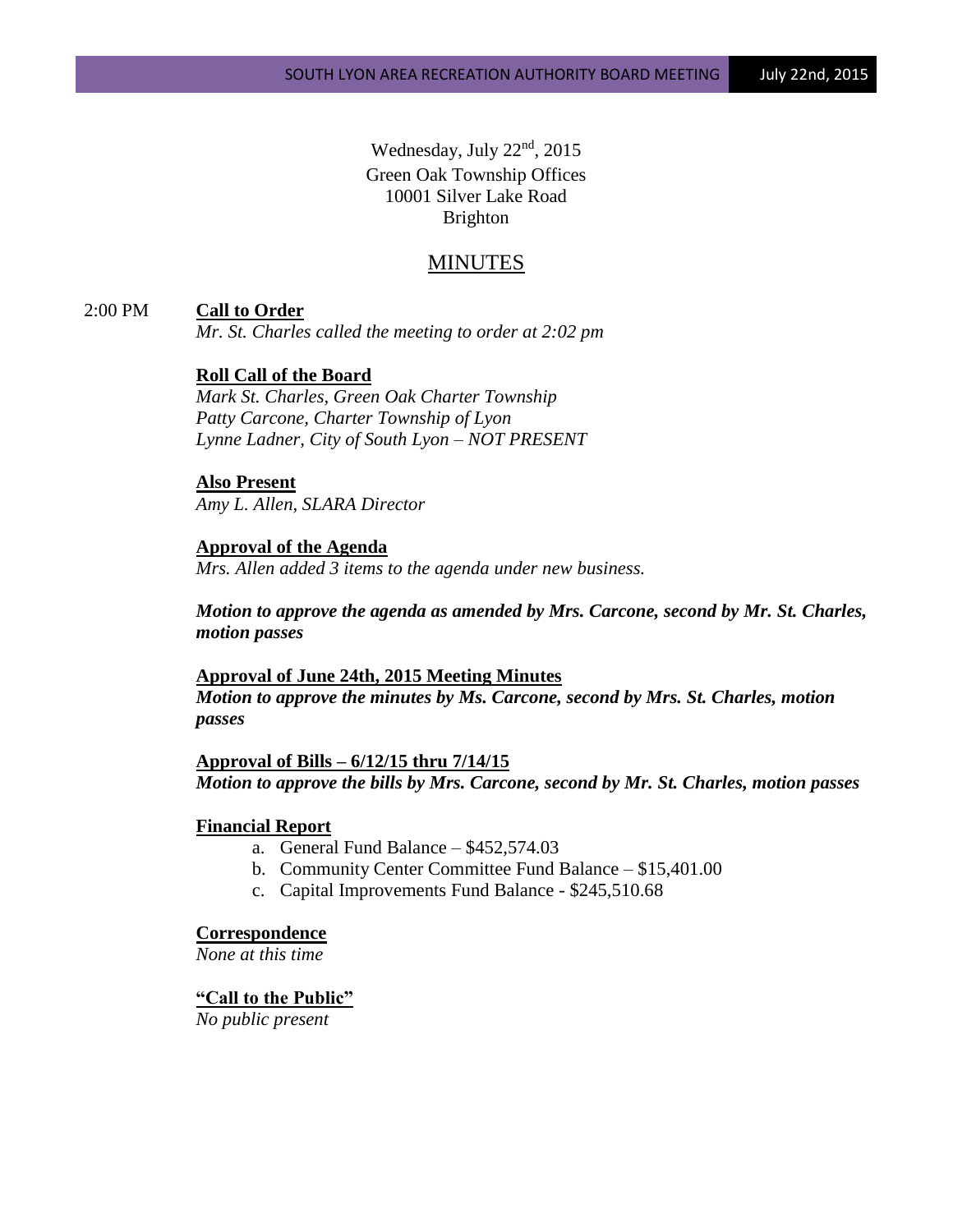#### **I) Old Business**

## **1. SLARA Office Updates/Upcoming Events**

**a. CPRP Certification for Director**

*Mrs. Allen shared with the board that she took the CPRP exam the previous week and passed. She also submitted a grant reimbursement to MMRMA to possibly cover 75% of the cost of the exam. The grant results should be made public in mid-August.*

**b. FunFest at McHattie – 7/15/15**

*Approximately 200 people attended this event. Everything went well. Kona Ice came out to sell ice cones. There was a picture in the Herald from the event.*

**c. Island Lake Kids Kamp Update**

*Mrs. Allen shared with the board that camp is going very well. There have been a few issues with behavior with campers. The board requested that Mrs. Allen send them a copy of the behavior policy to look over.* 

### **2. Community Center Meeting Updates a. Next meeting – August 17th in Green Oak**

#### **3. Member Updates**

*Lyon Township – the old Hillers store re-opened today as Kroger. Great turn out for the grand re-opening.*

*Green Oak – more bids are going out for sidewalk additions. Green Oak is also working with Huron/Clinton Metroparks to get more land for possible recreation building.*

#### **4. SLARA Individual Salary Adjustments**

*Motion to increase Mrs. Roberts pay from \$13.16 to \$13.69/hour effective with the July 25th, 2015 payroll. Second by Mr. St. Charles, motion passes.*

*Motion by Ms. Carcone to table any other salary adjustments until the August 2015 meeting. Second by Mr. St. Charles, motion passes.*

#### **II) New Business**

**1. Election of the 2015-2016 SLARA Board of Directors**

*Motion to approve the SLARA Board Positions as presented. Motion by Mr. St. Charles, 2nd by Ms. Carcone. Motion passes.*

*Board Members for 2015-2016 are as follows:*

*Patty Carcone – Secretary Lynne Ladner - Treasurer*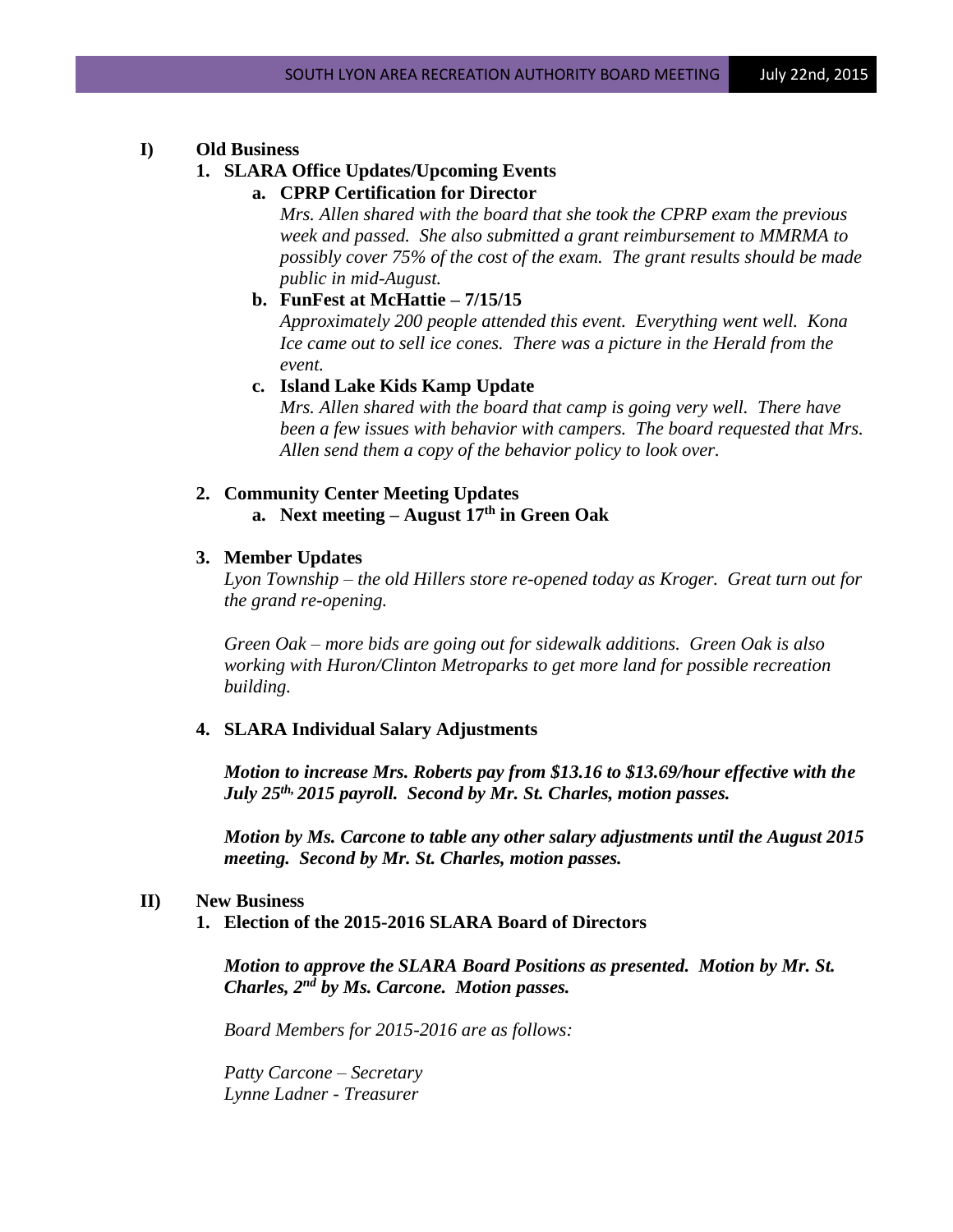*Mark St. Charles – Chair*

#### **2. Distribution of 2015-2016 SLARA Municipality Contribution Invoices**

*Mrs. Allen distributed municipality invoices to those present. She will email the City of South Lyon's to Ms. Ladner Thursday morning.*

#### **3. Municipality Board Alternates**

*Mrs. Allen discussed with the board the need for designated alternates to attend meetings when board members cannot attend. She asked for each municipalities alternate contact information. Mr. St. Charles noted that the alternate for Green Oak was Mr. Richard Everett. Ms. Carcone is checking to see who it is from Lyon Township. Mr. St. Charles said that he would contact Ms. Ladner to let her know she needs to request an alternate be appointed by the South Lyon City Council. Mrs. Allen will wait for the information to be sent to her from all board members.*

#### *4. SLARA Board Meeting Schedule*

*Mrs. Allen wanted to see if the board felt it was time to scale back on the meeting schedule for the SLARA Board. Years ago it was addressed that the goal was for the board to meet quarterly instead of monthly, so Mrs. Allen wanted to check in on the status of that request. Ms. Carcone expressed concern and encouraged the board to remain meeting monthly. She was concerned about getting programming updates and approval of bills. Mr. St. Charles agreed and the board decided to remain with a monthly meeting schedule. Board members said if they could not attend a meeting the board would be more proactive about re-scheduling a meeting instead of meeting with only a partial board which prompts many items to be tabled month after month.*

#### *5. Youth Assistance*

*Mrs. Allen shared with the board that Youth Assistance has contacted the SLARA requesting that the Non-Resident fee be waived for any individuals receiving assistance from their group. This group is based out of South Lyon, therefore, since they are paying the cost they feel that the non-resident fees should be waived. The board agreed. Mrs. Allen will make sure the other SLARA staff are aware of this.*

#### *6. Bookkeeper Position*

*Mrs. Allen shared with the board that the current bookkeeper, Pam Johnson will be retiring in the fall. The board requested that Mrs. Allen send them a copy of the job description that she has been working on. Mrs. Allen wanted to know what pay rate the position could be advertised as. The board informed Mrs. Allen that the position should be updated to a contractor service instead of hiring someone and putting them onto payroll. The board requested that Mrs. Allen post the position as a contractor and recruit proposals.*